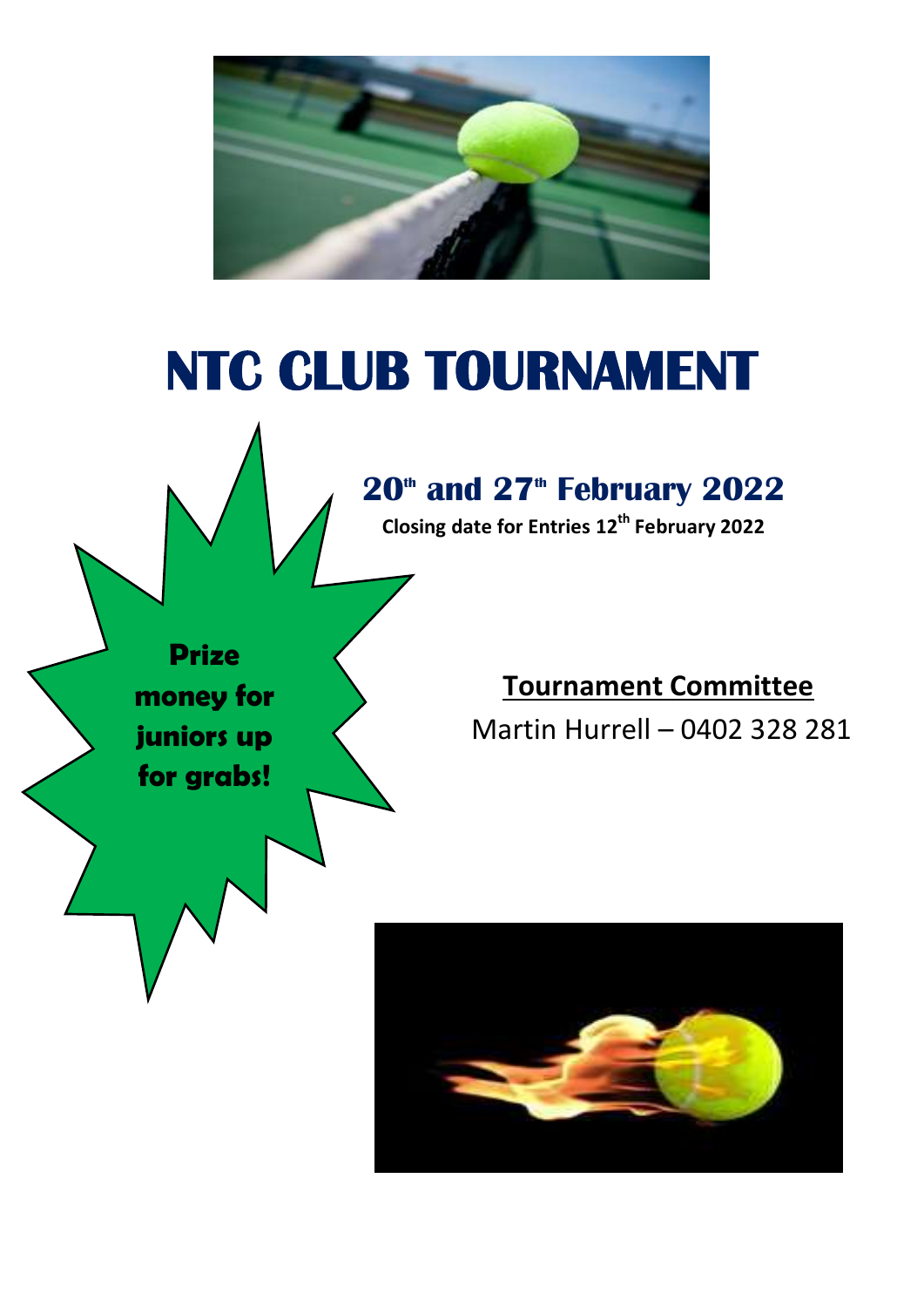| <b>SECTION 1 EVENTS</b>                                                  | You            | <b>Partner</b> |                       |
|--------------------------------------------------------------------------|----------------|----------------|-----------------------|
| (Best of 3 sets)                                                         |                |                |                       |
| Men's Champ Doubles                                                      |                |                |                       |
| Ladies Champ Doubles                                                     |                |                |                       |
| <b>Mixed Champ Doubles</b>                                               |                |                |                       |
| <b>SECTION 3 EVENTS FAMILY (Adult and Junior pairing)</b><br>(Handicaps) |                |                | <b>Partner</b><br>You |
| <b>Doubles</b>                                                           |                |                |                       |
| <b>Total Costs</b>                                                       | ______________ |                |                       |
| <b>SECTION 1 JUNIOR EVENTS</b><br>(Draw to be advised)                   |                | You            | <b>Partner</b>        |
| <b>Boys Singles</b>                                                      |                |                |                       |
| <b>Boys Doubles</b>                                                      |                |                |                       |
| <b>Girls Singles</b>                                                     |                |                |                       |
| <b>Girls Doubles</b>                                                     |                |                |                       |
| <b>Mixed Doubles</b>                                                     |                |                |                       |
| <b>SECTION 2 JUNIOR EVENTS</b><br>(Including Green)                      |                |                | <b>You Partner</b>    |
| <b>Boys Singles</b>                                                      |                |                |                       |
| <b>Boys Doubles</b>                                                      |                |                |                       |
| <b>Girls Singles</b>                                                     |                |                |                       |
| <b>Girls Doubles</b>                                                     |                |                |                       |
| <b>Mixed Doubles</b>                                                     |                |                |                       |

**Total Costs** \_\_\_\_\_\_\_\_\_\_

Junior events will be scheduled according to divisions of players, based on the nominated entries received. This will include round robin format if required.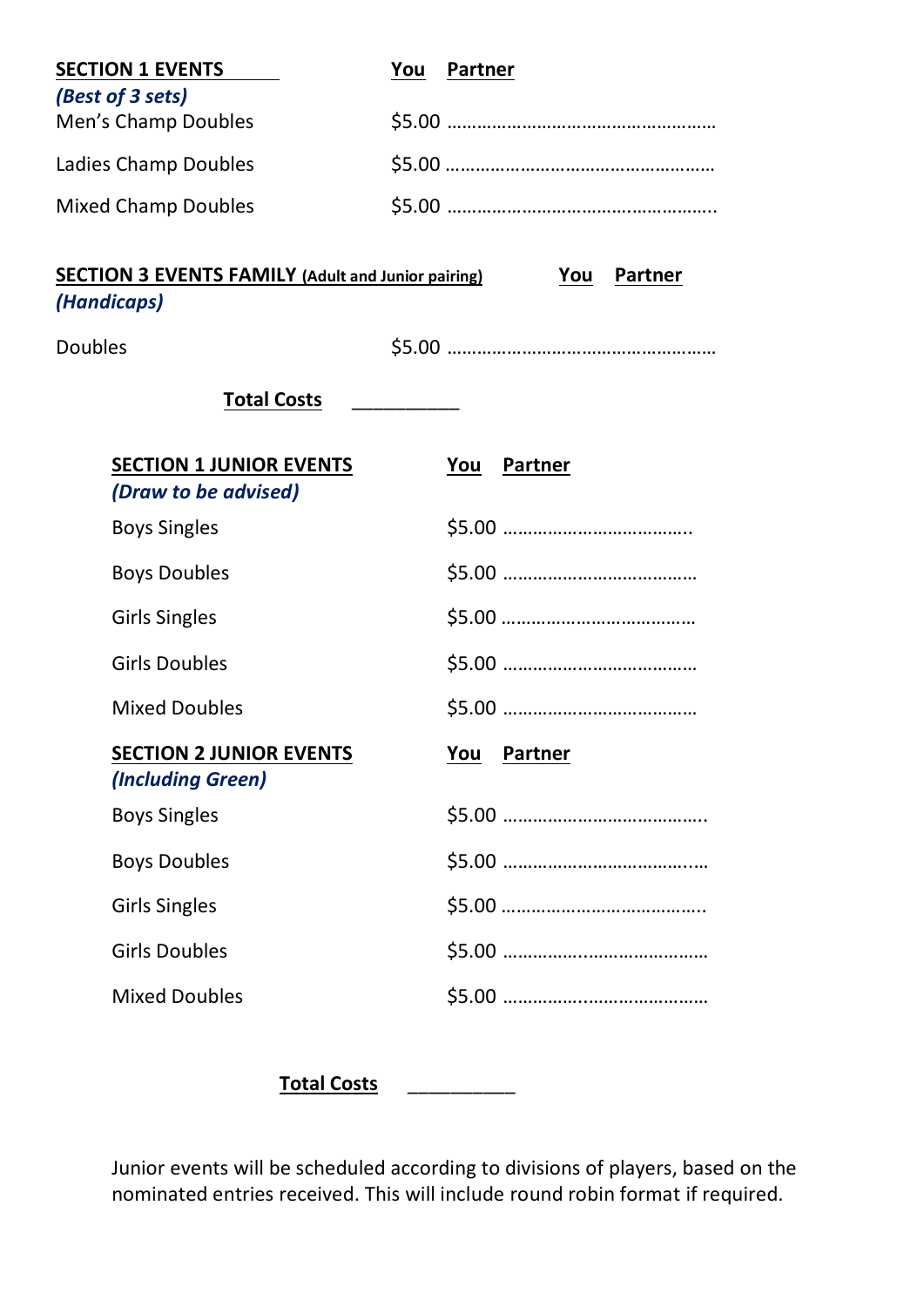| ARE YOU A NTC MEMBER YES/NO |
|-----------------------------|

#### **A NOTE REGARDING SCHEDULING OF MATCHES**

Matches to be played over 2 Sundays.

The Tournament Committee has decided to ensure that matches are played at the scheduled time.

This means no opportunity for players to reschedule matches.

Failure to play at times allocated will mean a forfeit to the player who was available to play at the correct time.

The committee also appreciates players do have other commitments, so please indicate below the time you are unable to play.

This is the only opportunity to have a say in the scheduling of matches.